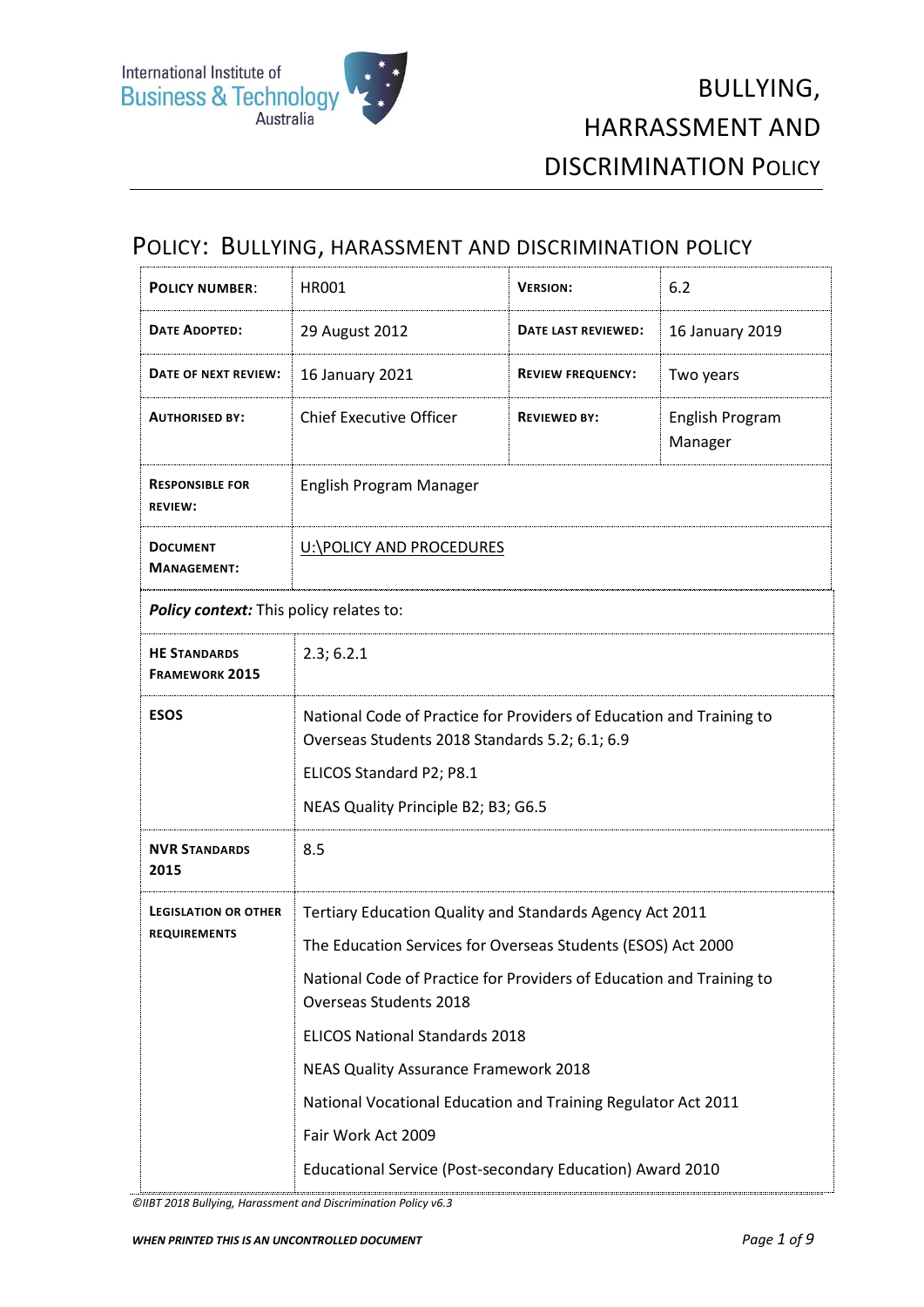

|                                 | Equal Employment Opportunity Act 1987                                                                                                                                                                                                                                                                                                                                                                                                                                                                                                                                                                                                                  |
|---------------------------------|--------------------------------------------------------------------------------------------------------------------------------------------------------------------------------------------------------------------------------------------------------------------------------------------------------------------------------------------------------------------------------------------------------------------------------------------------------------------------------------------------------------------------------------------------------------------------------------------------------------------------------------------------------|
|                                 | Equal Opportunity Act 1984                                                                                                                                                                                                                                                                                                                                                                                                                                                                                                                                                                                                                             |
|                                 | Minimum Condition of Employment Act 1993                                                                                                                                                                                                                                                                                                                                                                                                                                                                                                                                                                                                               |
|                                 | <b>Disability Discrimination Act 1992</b>                                                                                                                                                                                                                                                                                                                                                                                                                                                                                                                                                                                                              |
|                                 | Privacy Policy 1988                                                                                                                                                                                                                                                                                                                                                                                                                                                                                                                                                                                                                                    |
|                                 | <b>Racial Discrimination Act 1975</b>                                                                                                                                                                                                                                                                                                                                                                                                                                                                                                                                                                                                                  |
|                                 | Sex and Age Discrimination Legislation Amendment Act 2011                                                                                                                                                                                                                                                                                                                                                                                                                                                                                                                                                                                              |
|                                 | Occupational Health and Safety Act 1984                                                                                                                                                                                                                                                                                                                                                                                                                                                                                                                                                                                                                |
|                                 | Workplace Health and Safety Act 2011 (effective in WA from 2013)                                                                                                                                                                                                                                                                                                                                                                                                                                                                                                                                                                                       |
|                                 |                                                                                                                                                                                                                                                                                                                                                                                                                                                                                                                                                                                                                                                        |
| <b>OTHER POLICIES</b>           | <b>Equal Employment Opportunity Policy</b>                                                                                                                                                                                                                                                                                                                                                                                                                                                                                                                                                                                                             |
|                                 | Human Resource Management Policy                                                                                                                                                                                                                                                                                                                                                                                                                                                                                                                                                                                                                       |
|                                 | Performance Management Policy                                                                                                                                                                                                                                                                                                                                                                                                                                                                                                                                                                                                                          |
|                                 | <b>Privacy Policy</b>                                                                                                                                                                                                                                                                                                                                                                                                                                                                                                                                                                                                                                  |
|                                 | <b>Record Management Policy</b>                                                                                                                                                                                                                                                                                                                                                                                                                                                                                                                                                                                                                        |
|                                 | <b>Student Support Policy</b>                                                                                                                                                                                                                                                                                                                                                                                                                                                                                                                                                                                                                          |
|                                 | Younger Students (Under 18) Policy                                                                                                                                                                                                                                                                                                                                                                                                                                                                                                                                                                                                                     |
| <b>FORMS AND OTHER</b>          | <b>Employment Contract</b>                                                                                                                                                                                                                                                                                                                                                                                                                                                                                                                                                                                                                             |
| <b>DOCUMENTS</b>                | Job Description Form                                                                                                                                                                                                                                                                                                                                                                                                                                                                                                                                                                                                                                   |
|                                 | <b>Complaints and Appeals Form</b>                                                                                                                                                                                                                                                                                                                                                                                                                                                                                                                                                                                                                     |
| <b>KEY WORDS (META</b><br>DATA) | Human Resource Management, staff recruitment, NES, staff qualification<br>verification, Job description form, Enterprise agreement, CTE                                                                                                                                                                                                                                                                                                                                                                                                                                                                                                                |
| <b>DEFINITIONS</b>              | Bullying: refers to repeated, unreasonable behaviour directed towards a<br>person or group of people that creates a risk to health and safety.<br>"Unreasonable Behaviour" is behaviour that a reasonable person, having<br>regard to all the circumstances, would expect to humiliate, undermine or<br>threaten. Bullying behaviour may occur in one-on-one interactions or it<br>may take place in front of others. Bullying may be verbal, written or<br>computer mediated (cyberbullying).<br>Harassment: covers a wide range of behaviours including, intimidation,<br>bullying, coercion; which may reasonably be expected to offend, humiliate, |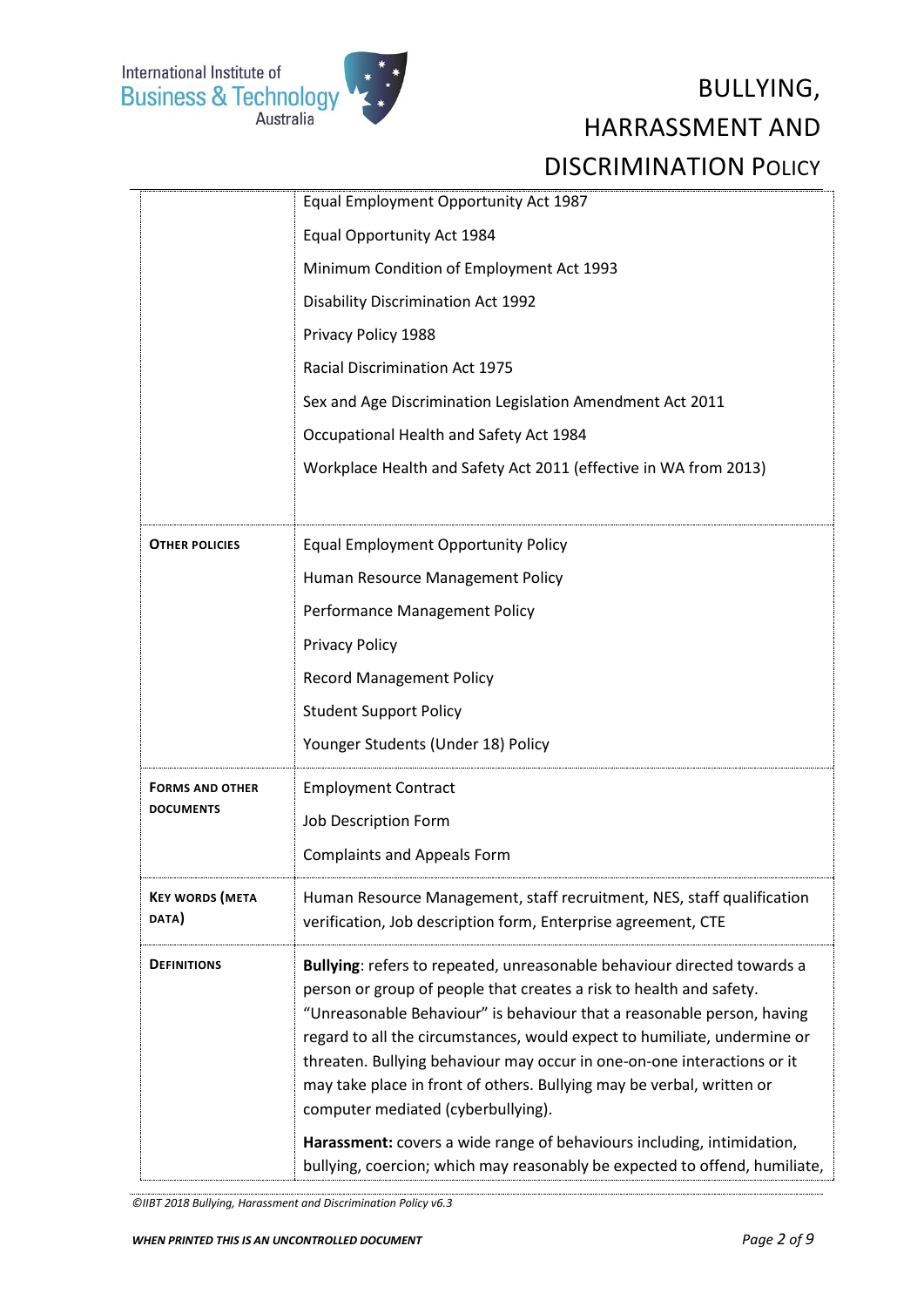

|                 | embarrass, disturb or in some way threaten the person at whom it is<br>directed. Harassing conduct includes:                                                                                                                                                                                                                                                                                                                                                                                                                           |
|-----------------|----------------------------------------------------------------------------------------------------------------------------------------------------------------------------------------------------------------------------------------------------------------------------------------------------------------------------------------------------------------------------------------------------------------------------------------------------------------------------------------------------------------------------------------|
|                 | · Offensive, threatening, intimidating or demeaning behaviour directed at<br>an individual or a group of people;                                                                                                                                                                                                                                                                                                                                                                                                                       |
|                 | • Any requirement that a person accept or engage in any form of sexual<br>behaviour to gain an employment benefit or avoid some employment<br>detriment;                                                                                                                                                                                                                                                                                                                                                                               |
|                 | • Communication of a spoken or written nature and computer mediated<br>material that shows hostility or aversion to individuals or groups in the<br>community.                                                                                                                                                                                                                                                                                                                                                                         |
|                 | Discrimination: may be direct or indirect. It occurs when a person treats or<br>proposes to treat another person with a protected characteristic<br>unfavourably because of that characteristic. It includes treating another<br>person unfavourably or in an offensive manner based on disability,<br>impairment, age, gender, sexual orientation, marital status, race, colour,<br>religion, culture, pregnancy, family or carer responsibilities, political<br>opinion, national extraction, social origin and lawful associations. |
| <b>EVIDENCE</b> | Evidence and all relevant forms and documents are stored in locked drive<br>under U:\HUMAN RESOURCES and access will be limited to HR officer only;                                                                                                                                                                                                                                                                                                                                                                                    |

| <b>Policy Information:</b> |                                                                                                                                                                                                                                                                                                                                                                                 |
|----------------------------|---------------------------------------------------------------------------------------------------------------------------------------------------------------------------------------------------------------------------------------------------------------------------------------------------------------------------------------------------------------------------------|
| <b>POLICY</b>              | IIBT is committed to take all reasonable steps necessary to minimise the<br>likelihood of bullying, harassment or discrimination occurring at the<br>Institute and assist staff, students and related parties to deal with incidents<br>when they occur. This includes special attention to and sensitivity towards<br>under-aged students who may experience these behaviours. |
|                            | IIBT will communicate this policy to staff, students and related parties and<br>train key staff in managing cases of suspected or reported bullying,<br>harassment or discrimination.                                                                                                                                                                                           |
| <b>SCOPF</b>               | This policy applies to bullying, harassment and discrimination claims:<br>Made by students, staff or related parties against a student or staff<br>a.<br>member.<br>Made by students, staff or related parties against one of the Institute's<br>b.<br>policies or processes.                                                                                                   |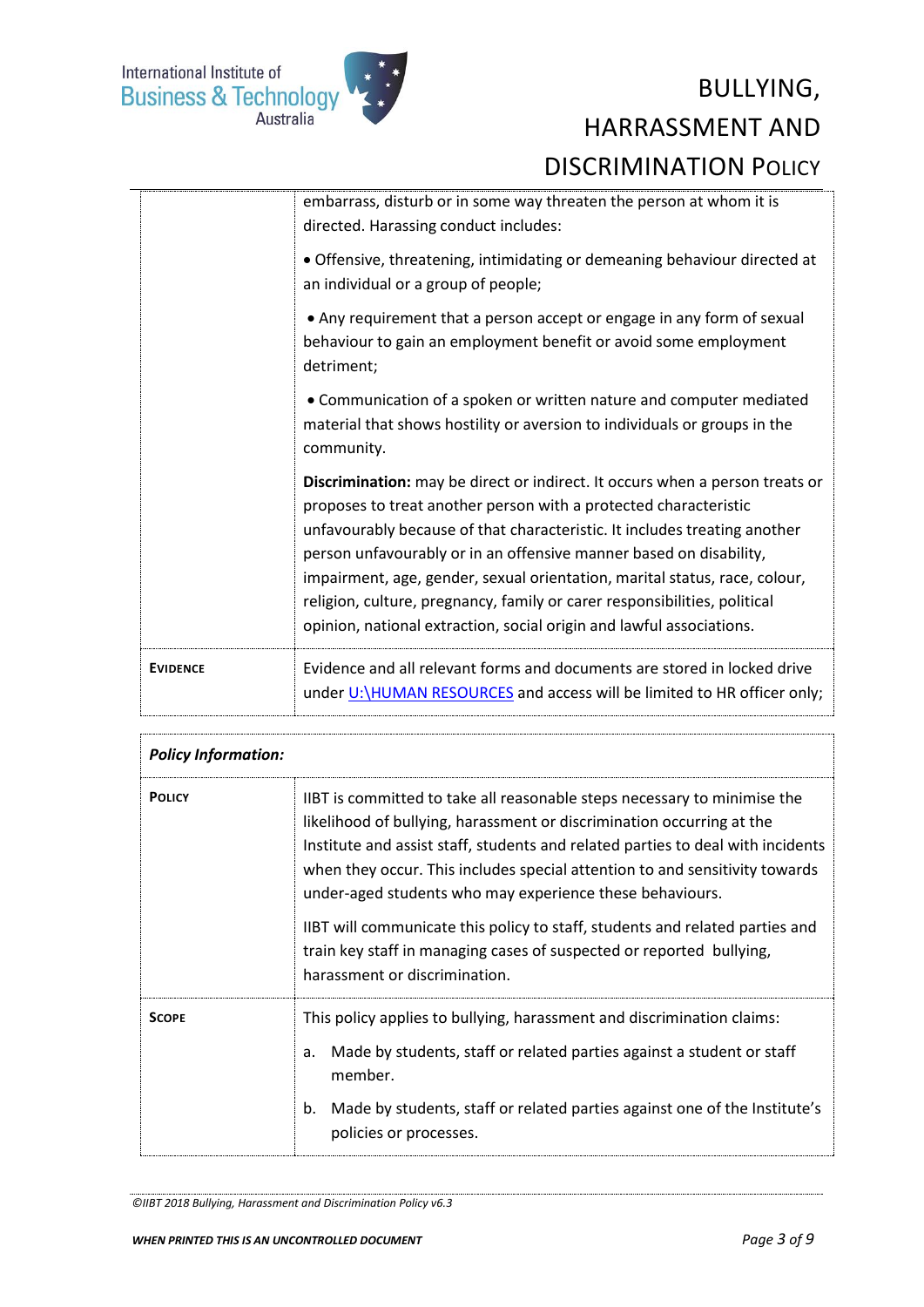

|                   | The policy applies whether the reported harassment or discrimination<br>occurred on or off- campus.                                                                                                                                           |
|-------------------|-----------------------------------------------------------------------------------------------------------------------------------------------------------------------------------------------------------------------------------------------|
| <b>PROCEDURES</b> | IIBT will achieve this policy by                                                                                                                                                                                                              |
|                   | Acknowledging that all IIBT staff and students have the right to a<br>learning/working environment free from bullying, discrimination<br>and harassment.                                                                                      |
|                   | Taking all claims of bullying, harassment and discrimination<br>٠<br>seriously, regardless of whether the alleged harasser is at fault,<br>was acting with good intent or is aware of any wrong doing.                                        |
|                   | Giving advice to the persons alleging bullying, harassment or<br>$\bullet$<br>discrimination that the process in place for managing reported<br>harassment and the potential challenges they may face as a result<br>of pursuing allegations. |
|                   | Early intervention will be taken where incidents are reported,<br>suspected and/or evident by IIBT staff.                                                                                                                                     |
|                   | Where possible and appropriate, attempts will be made to resolve<br>٠<br>matters informally.                                                                                                                                                  |
|                   | The IIBT representative managing such complaints must be<br>٠<br>impartial. Where this is not possible, another impartial and<br>appropriate party must be identified to manage and/or consider<br>the claim.                                 |
|                   | Persons against whom formal claims are made will be given the<br>٠<br>opportunity to hear and respond to the allegations against them.                                                                                                        |
|                   | IIBT reserves the right to report an incident to the relevant<br>authorities and continue to deal with the matter in part or whole<br>according to the Institute's process and policies.                                                      |
|                   | Staff found to be carrying out bullying, harassment or<br>discrimination against other staff or students may be subject to<br>performance management or disciplinary action.                                                                  |
|                   | Students found to be carrying out bullying, harassment or<br>$\bullet$<br>discrimination against a member of staff or other student(s) may<br>be subject to disciplinary action under the Student Misconduct<br>Policy.                       |
|                   |                                                                                                                                                                                                                                               |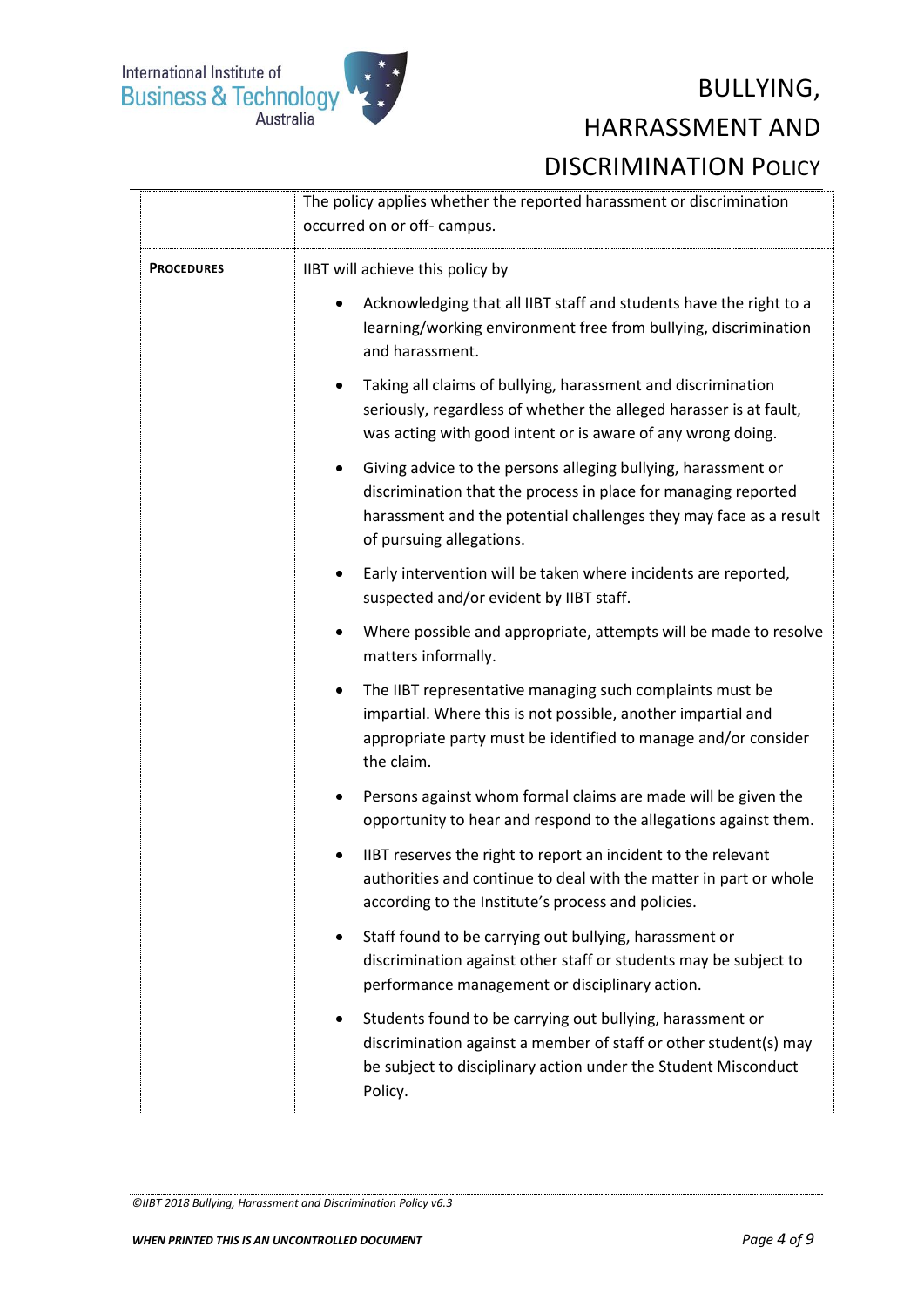

| Where a reported case of bullying, harassment or discrimination is<br>$\bullet$<br>deemed by IIBT to be a critical incident, it will be managed in<br>accordance with the Critical Incident Policy.<br>Under the Privacy Act 2012, individuals are entitled to the<br>٠<br>protection of their personal and private information. IIBT is<br>committed to maintaining this right to privacy in line with legal<br>requirements, however, the Institute may exercise its discretion<br>and disclose information as necessary to prevent or lessen a<br>serious and imminent threat to the life or health of a student,<br>staff member or other person. This includes informing and<br>involving parents of under-aged students as deemed appropriate.<br>All parties have a right to representation by union officials if<br>٠<br>appropriate or a support person of their choice. Neither party,<br>except with agreement of all parties, may be represented by a |
|-------------------------------------------------------------------------------------------------------------------------------------------------------------------------------------------------------------------------------------------------------------------------------------------------------------------------------------------------------------------------------------------------------------------------------------------------------------------------------------------------------------------------------------------------------------------------------------------------------------------------------------------------------------------------------------------------------------------------------------------------------------------------------------------------------------------------------------------------------------------------------------------------------------------------------------------------------------------|
| legal practitioner.<br><b>Advice for Complainants</b>                                                                                                                                                                                                                                                                                                                                                                                                                                                                                                                                                                                                                                                                                                                                                                                                                                                                                                             |
| Persons who feel they are being subjected to harassment should<br>٠<br>consider the following:                                                                                                                                                                                                                                                                                                                                                                                                                                                                                                                                                                                                                                                                                                                                                                                                                                                                    |
| Whether the behavior would reasonably be considered as<br>$\bullet$<br>bullying, harassment or discrimination.                                                                                                                                                                                                                                                                                                                                                                                                                                                                                                                                                                                                                                                                                                                                                                                                                                                    |
| Communicating clearly to the person that their behavior is<br>٠<br>unwelcome or unacceptable and may be reported if it continues.                                                                                                                                                                                                                                                                                                                                                                                                                                                                                                                                                                                                                                                                                                                                                                                                                                 |
| Taking steps to avoid being alone with the harasser.                                                                                                                                                                                                                                                                                                                                                                                                                                                                                                                                                                                                                                                                                                                                                                                                                                                                                                              |
| Keeping a detailed written record (with dates) of the events upon<br>which a claim might be made.                                                                                                                                                                                                                                                                                                                                                                                                                                                                                                                                                                                                                                                                                                                                                                                                                                                                 |
| Limiting discussion of the matter to trusted persons who can<br>٠<br>provide support or assistance. This may also include legal, medical<br>professionals or counselors.                                                                                                                                                                                                                                                                                                                                                                                                                                                                                                                                                                                                                                                                                                                                                                                          |
| Informal Reporting of Bullying, Harassment or Discrimination - Stage I                                                                                                                                                                                                                                                                                                                                                                                                                                                                                                                                                                                                                                                                                                                                                                                                                                                                                            |
| Informal action is usually appropriate when:                                                                                                                                                                                                                                                                                                                                                                                                                                                                                                                                                                                                                                                                                                                                                                                                                                                                                                                      |
| The complainant wants to address the matter informally.<br>٠                                                                                                                                                                                                                                                                                                                                                                                                                                                                                                                                                                                                                                                                                                                                                                                                                                                                                                      |
| The allegations are less serious.                                                                                                                                                                                                                                                                                                                                                                                                                                                                                                                                                                                                                                                                                                                                                                                                                                                                                                                                 |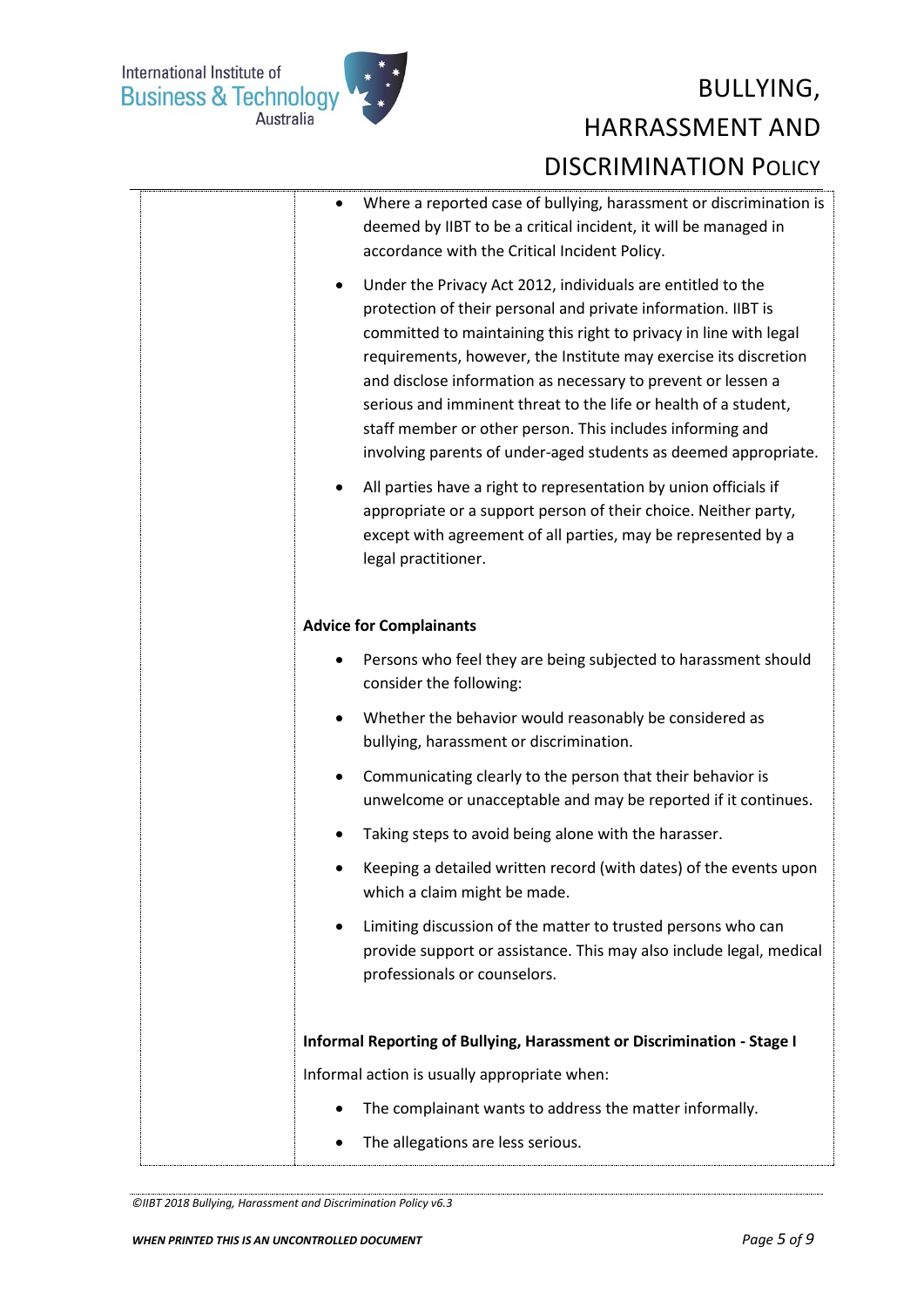

| There is a possibility of stopping the problem quickly before it<br>$\bullet$<br>escalates.                                                                                                                                                                                                                                                                                                                     |
|-----------------------------------------------------------------------------------------------------------------------------------------------------------------------------------------------------------------------------------------------------------------------------------------------------------------------------------------------------------------------------------------------------------------|
| The persons involved are likely to have an ongoing working<br>$\bullet$<br>relationship                                                                                                                                                                                                                                                                                                                         |
| Students experiencing harassment or discrimination should contact or<br>be directed to the Student Advisor or in their absence an IIBT<br>Counsellor.                                                                                                                                                                                                                                                           |
| IIBT Staff or related parties experiencing bullying, harassment or<br>discrimination should consult the Campus Manager or a trusted senior<br>member of staff to discuss their situation.                                                                                                                                                                                                                       |
| At this stage the complainant may choose not to reveal the name(s) of the<br>alleged harasser(s) or other details.                                                                                                                                                                                                                                                                                              |
| The staff member receiving the complaint will counsel the student or staff<br>member whilst clarifying the claim and desired outcomes. They will explain<br>IIBT's process for dealing with bullying, harassment and discrimination and<br>discuss options to address the situation.                                                                                                                            |
| The complainant should be supported to identify and access appropriate<br>avenues for coping with the situation, resolving the problem and/or<br>preventing further harassment (this may include accessing an independent<br>conciliator at any stage in the process).                                                                                                                                          |
| Where the complainant is considering proceeding to a formal harassment<br>claim, they should be referred to the Campus Manager (or nominee) or<br>Student Advisor to discuss the process and possible outcomes of a formal<br>complaint.                                                                                                                                                                        |
| The staff member in receipt of the complaint must schedule a follow-up<br>appointment with the complainant within five working days of the<br>allegations being discussed with them.                                                                                                                                                                                                                            |
| Making a Formal Harassment claim - Stage II                                                                                                                                                                                                                                                                                                                                                                     |
| To formally report bullying, harassment or discrimination the claim must<br>be sent in writing and in confidence to the Student Advisor (for students)<br>or Campus Manager (for staff) or other trusted senior staff member<br>detailing the incident(s) of harassment or discrimination, providing the<br>name of the alleged harasser(s) or discriminating policy or process and the<br>outcome they desire. |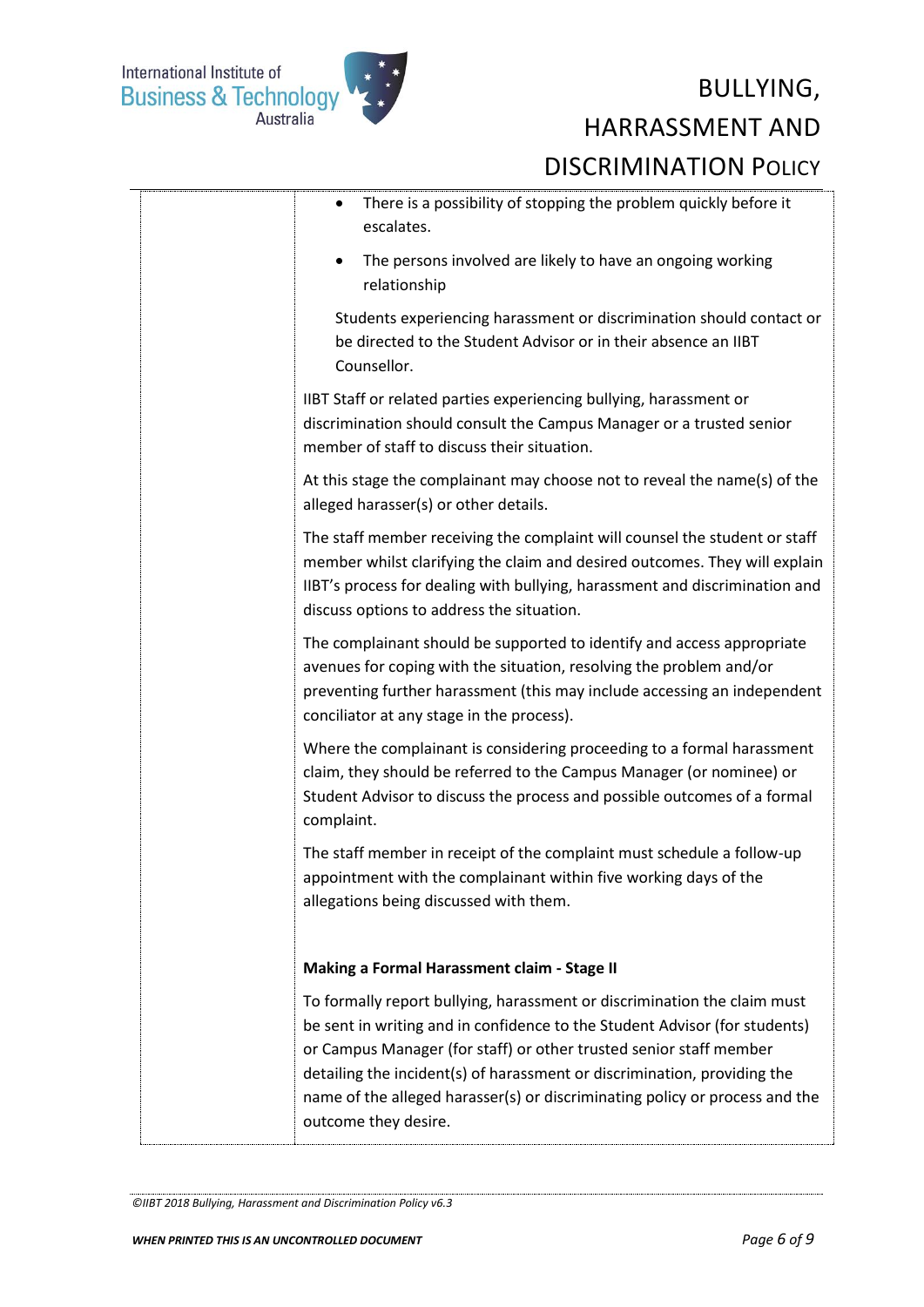

| IIBT must acknowledge receipt of the letter in writing within in three<br>working days, advising the complainant of the process and time frames<br>involved.                                                                                                                     |
|----------------------------------------------------------------------------------------------------------------------------------------------------------------------------------------------------------------------------------------------------------------------------------|
| Within five working days, the staff member in receipt of the claim will<br>organise a meeting with the complainant to gather further information on<br>the nature of the claim and assess whether the complainant is in need of<br>immediate assistance/support.                 |
| Within five working days of the meeting, the person or persons accused of<br>bullying, harassment or discrimination (the respondent) will be informed<br>of the claims made against them and be given a timeframe of 10 working<br>days within which to respond to those claims. |
| After 10 working days the Institutes' CEO or nominee will convene a<br>meeting to consider the claim, the respondent's response and decide on<br>actions to be taken.                                                                                                            |
| Both the complainant and respondent will be advised of the outcome<br>within five working days of the decision.                                                                                                                                                                  |
| Options for resolving/addressing formal harassment claims                                                                                                                                                                                                                        |
| Depending on the nature and seriousness of the claim any of the following<br>processes may be initiated as an outcome of a formal harassment claim:                                                                                                                              |
| Conciliation                                                                                                                                                                                                                                                                     |
| Mediation                                                                                                                                                                                                                                                                        |
| Mentoring                                                                                                                                                                                                                                                                        |
| √ Counselling                                                                                                                                                                                                                                                                    |
| Independent Investigation                                                                                                                                                                                                                                                        |
| <b>Student Misconduct</b>                                                                                                                                                                                                                                                        |
| Performance Management (including formal<br>✓<br>warnings) - staff only Reporting to Police                                                                                                                                                                                      |
| Relocation - staff only<br>$\checkmark$                                                                                                                                                                                                                                          |
| Termination - staff or students                                                                                                                                                                                                                                                  |
| Policy / Process Review<br>$\checkmark$                                                                                                                                                                                                                                          |
| This list is provided as a guide only and does not limit other processes or<br>actions being taken as a result of a formal harassment claim.                                                                                                                                     |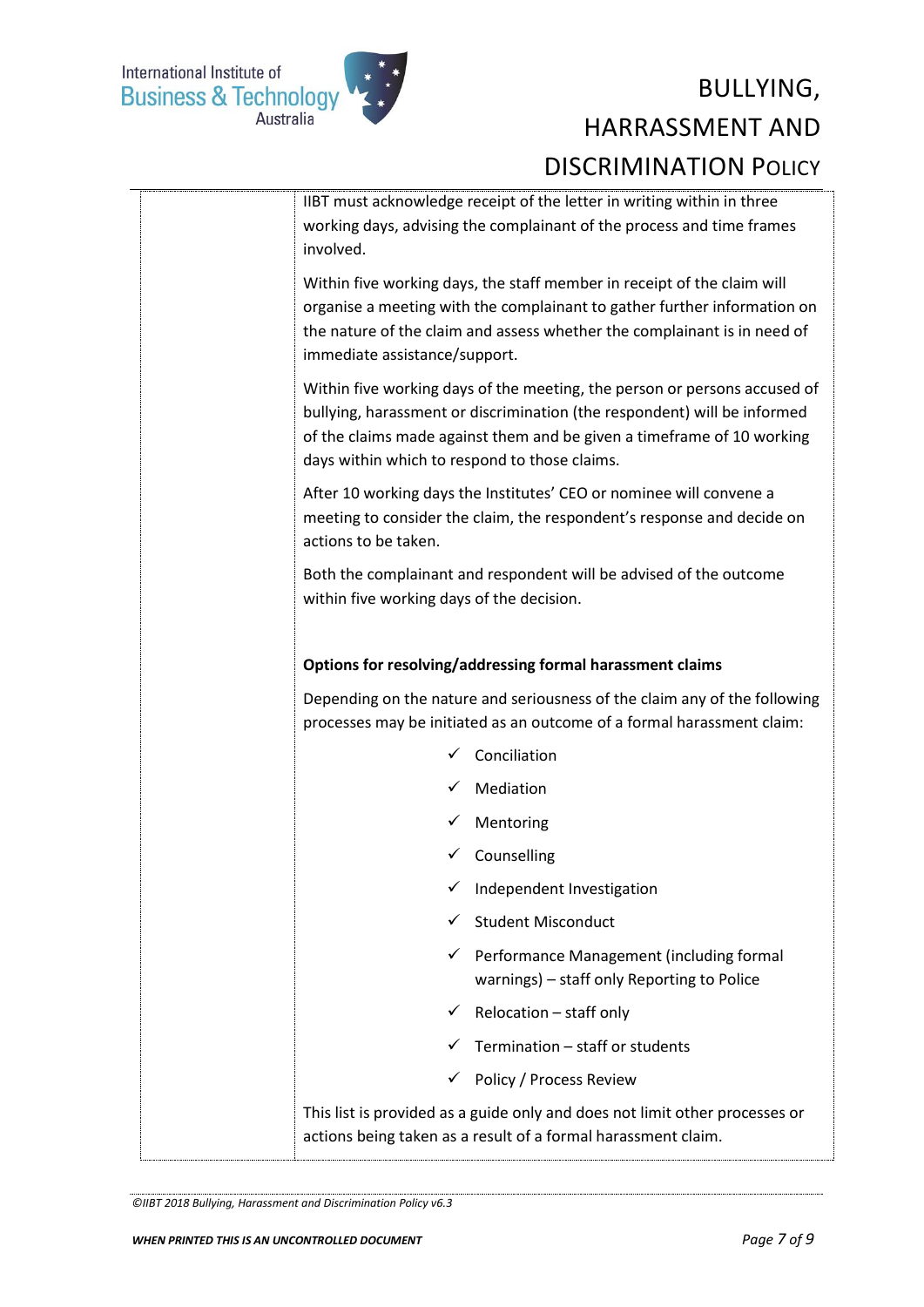

| Both the complainant and respondent can appeal the outcome of a formal<br>harassment claim in accordance with the Complaints and Appeals Policy.                                                                                                                                                                                                                                                                                                                                                                                                                                                                              |
|-------------------------------------------------------------------------------------------------------------------------------------------------------------------------------------------------------------------------------------------------------------------------------------------------------------------------------------------------------------------------------------------------------------------------------------------------------------------------------------------------------------------------------------------------------------------------------------------------------------------------------|
| Privacy and making a Bullying, Harassment or Discrimination claim -<br><b>Record Keeping, Retention and Disposal of Records</b>                                                                                                                                                                                                                                                                                                                                                                                                                                                                                               |
| IIBT will take all steps required to ensure the confidentiality of any claim.<br>Internal disclosure should be limited strictly to those employees who need<br>to have access for official purposes.                                                                                                                                                                                                                                                                                                                                                                                                                          |
| Once formal procedures are invoked, details of allegations and<br>investigatory notes are to be kept in confidential files separate to either<br>the complainant's or respondent's personal files.                                                                                                                                                                                                                                                                                                                                                                                                                            |
| Where a claim is proven, or where the outcome impacts on enrolment<br>status (students) or employment status /arrangements (staff and related<br>parties) of the complainant or respondent, the outcome may be recorded<br>on the staff member's or student's file.                                                                                                                                                                                                                                                                                                                                                           |
| Records of claims will normally be kept for an initial period of two years. If<br>no further complaints have occurred during this period the records will<br>normally be destroyed.                                                                                                                                                                                                                                                                                                                                                                                                                                           |
| Procedures for dealing with alleged Cyberbullying                                                                                                                                                                                                                                                                                                                                                                                                                                                                                                                                                                             |
| Cyberbullying is bullying that is done through the use of technology. For<br>example, using the Internet, a mobile phone or a camera to hurt or<br>embarrass someone is considered cyberbullying. It can be shared widely<br>with a lot of people quickly, which is why it is so dangerous and hurtful.                                                                                                                                                                                                                                                                                                                       |
| Students are advised to deal with cyberbullying by taking the following<br>steps:                                                                                                                                                                                                                                                                                                                                                                                                                                                                                                                                             |
| Talk to someone they trust straight away $-$ like a parent, sibling,<br>uncle/aunt, teacher or friend<br>Don't retaliate or respond - it might be used against them<br>Block the bully and change privacy settings<br>Report the abuse to the service and get others to as well<br>Collect the evidence - keep mobile phone messages, take screen<br>shots and print emails or social networking conversations<br>Do something they enjoy $-$ catch-up with friends, listen to good<br>music, watch a good show or chat online to trusted people<br>If the cyberbullying escalates, students should take the following steps: |
| Report the cyberbullying material to the social media service it<br>1.<br>happened on                                                                                                                                                                                                                                                                                                                                                                                                                                                                                                                                         |